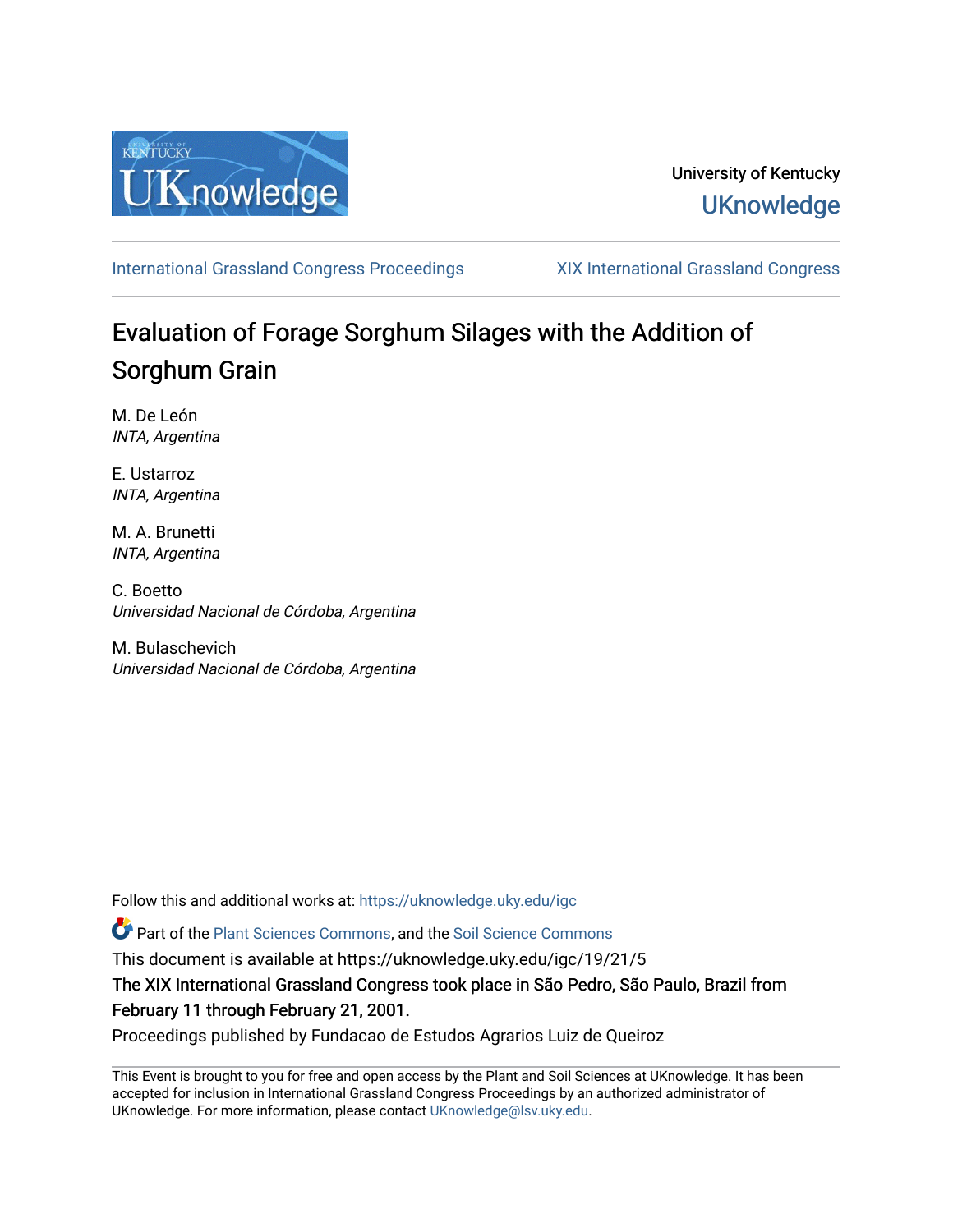## **EVALUATION OF FORAGE SORGHUM SILAGES WITH THE ADITION OF SORGHUM GRAIN**

M. De León<sup>1,2</sup>, E. Ustarroz<sup>1,2</sup>, M.A.Brunetti<sup>1</sup>, C. Boetto<sup>2</sup> and M. Bulaschevich<sup>2</sup>

<sup>1</sup>EEA Manfredi. Instituto Nacional de Tecnología Agropecuaria. Ruta 9 km 636 Manfredi,

Argentina, 5988. <sup>2</sup> Facultad de Ciencias Agropecuarias. Universidad Nacional de Córdoba. CC

509, Córdoba, Argentina, 5000

#### **Abstract**

The aim of this experiment was to evaluate the effect of additional sorghum grain and stage of maturity of forage sorghum silage on the animal performance. Two feeding trials were conducted with forage sorghum silage made at different stage of plant maturity. In trial 1, early silage was made with the crop harvested in early bloom stage. Four diets based on different ratios of silage: sorghum grain were evaluated: 100%silage (ES); 80%silage: 20%dry grain (ES20D); 60%silage: 40%dry grain (ES40D) and 60%silage: 40%wet grain silage (ES40W). In trial 2, late silage was made with the forage sorghum crop in dough maturity stage. Four diets combining different proportions of silage and sorghum grain (wet grain silage) were evaluated: 100%silage (LS); 90%silage: 10%grain (LS10W); 80% silage: 20%grain (LS20W); 70% silage: 30%grain (LS30W). In all components and diets, chemical composition was analyzed and animal performance was determined. In all cases the addition of sorghum grain to the forage sorghum silage improved the diet chemical composition. With early silage there was a high response in the daily live weigh gain (DLWG) (g/day) to the addition of sorghum grain (ES: 232; ES20D: 477, ES40D: 788; ES40W: 687), but there was no difference in dry matter intake between treatments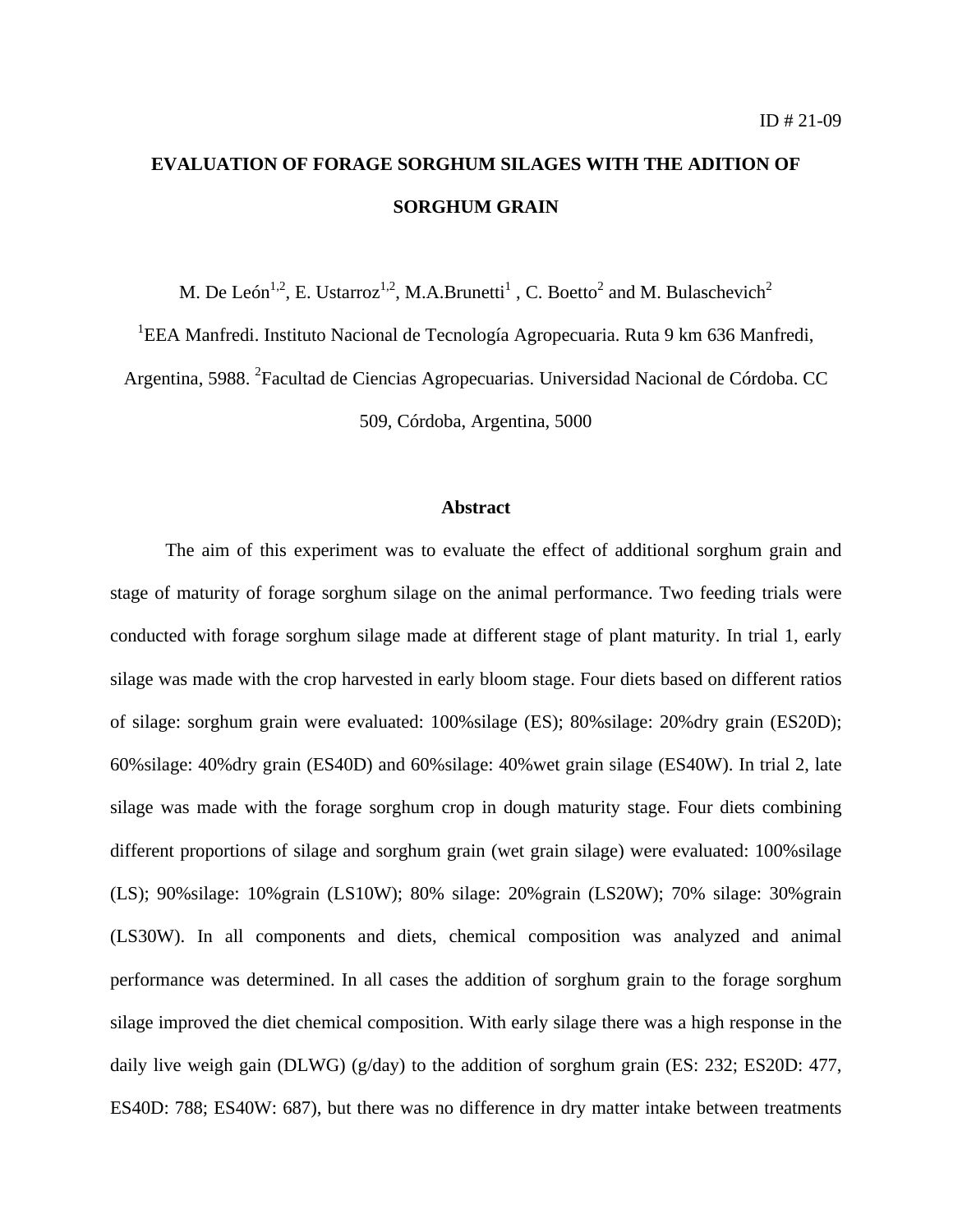with an average of 92 g DM/  $kg^{0.75}$  BW. With late silage, the DLWG only was higher than LS when grain was added in 30% of the diet (LS: 505; LS10W: 529; LS20W: 583, LS30W: 688). There was difference in the DLWG and in feed intake between the two maturity stages of the silages (ES vs LS).

**Keywords:** Forage sorghum silage, sorghum grain supplementation, beef steers

#### **Introduction**

In the central area of Argentina, the use of silages has been increased (especially corn silage) for milk and beef production (Bragachini et al., 1997). However, there are areas of limited rainfall or have marginal soil fertility was the corn crop is risky and with low productivity. Because its drought tolerance, its safety and high forage production, the sorghum crop is an alternative for making silage (Andewakun et al., 1989). The most important factors, which define the quality of sorghum silages, are the grain content (Young et al. 1996) and the stage of maturity (Kallah et al., 1999). In the particular case of the forage sorghum silage and as its grain production is almost none, the addition of sorghum grain is a way to improve the nutritive value when the forage sorghum silage is used as the base of the diets. Therefore it is necessary to know if corn silage can be replaced by forage sorghum silage for growing beef steers. The aim of this experiment was to evaluate the effect of additional sorghum grain and stage of maturity of forage sorghum silage on the animal performance.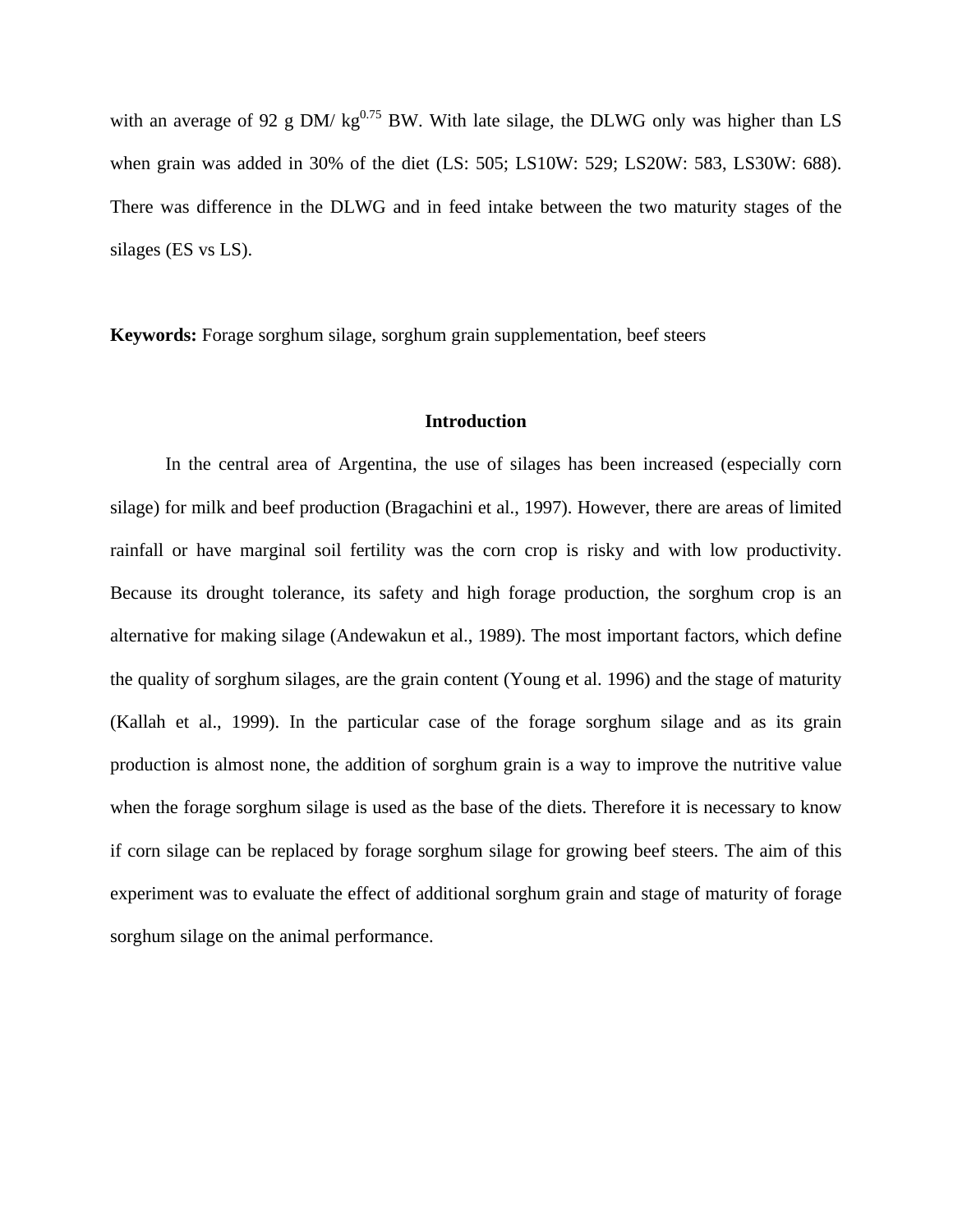#### **Material and Methods**

Two feeding trials were conducted during the winter of 1998 with forage sorghum silage made the previous summer at different stage of plant maturity.

*Trial 1*. Early silage was made with the crop harvested in early bloom stage. Four diets based on early silage with the addition of different proportions of sorghum grain were evaluated. Twenty Hereford steers with an initial weight of 203 kg average, were assigned randomly to the following treatments of different rations of silage: grain on a dry basis: 1): 100% early silage (ES); 2) 80% early silage: 20% dry grain (ES20D); 3) 60% early silage: 40% dry grain (ES40D) and 4) 60% early silage: 40% wet grain silage (ES40W). The dry sorghum grain was fed cracked while the wet grain silage was fed whole.

*Trial 2.* Late silage was made with the crop in dough maturity stage. Four diets were evaluated with different ratios of late silage: sorghum grain (wet grain silage). Twenty Hereford x Aberdeen Angus steers with an initial weight of 190 kg average were randomly assigned to the treatments: 1) 100% silage (LS); 2) 90%silage: 10% grain (LS10W); 80% silage: 20%grain (LS20W) and 4) 70% silage: 30% grain (LS30W).

In both trials diets were balanced in protein content with the addition of soybean meal to make them isonitrogenous. In each type of feed and each diet, dry matter content (DM), crude protein (CP), neutral detergent fiber (NDF) and acid detergent fiber (ADF) were analyzed. Steers were fed once a day *ad libitum* during 100 days and were weighed every 21 days after overnight fasting. Feed intake was individually determined during 14 days, measuring the amount of feed offered and the amount refused daily. Average daily live weight gain (DLWG), dry matter intake (DMI) and feed conversion (FC) were calculated per treatment group. All data were analyzed statistically by ANOVA using GLM procedures of SAS (1988). Difference between treatments means were assessed by the LSD method.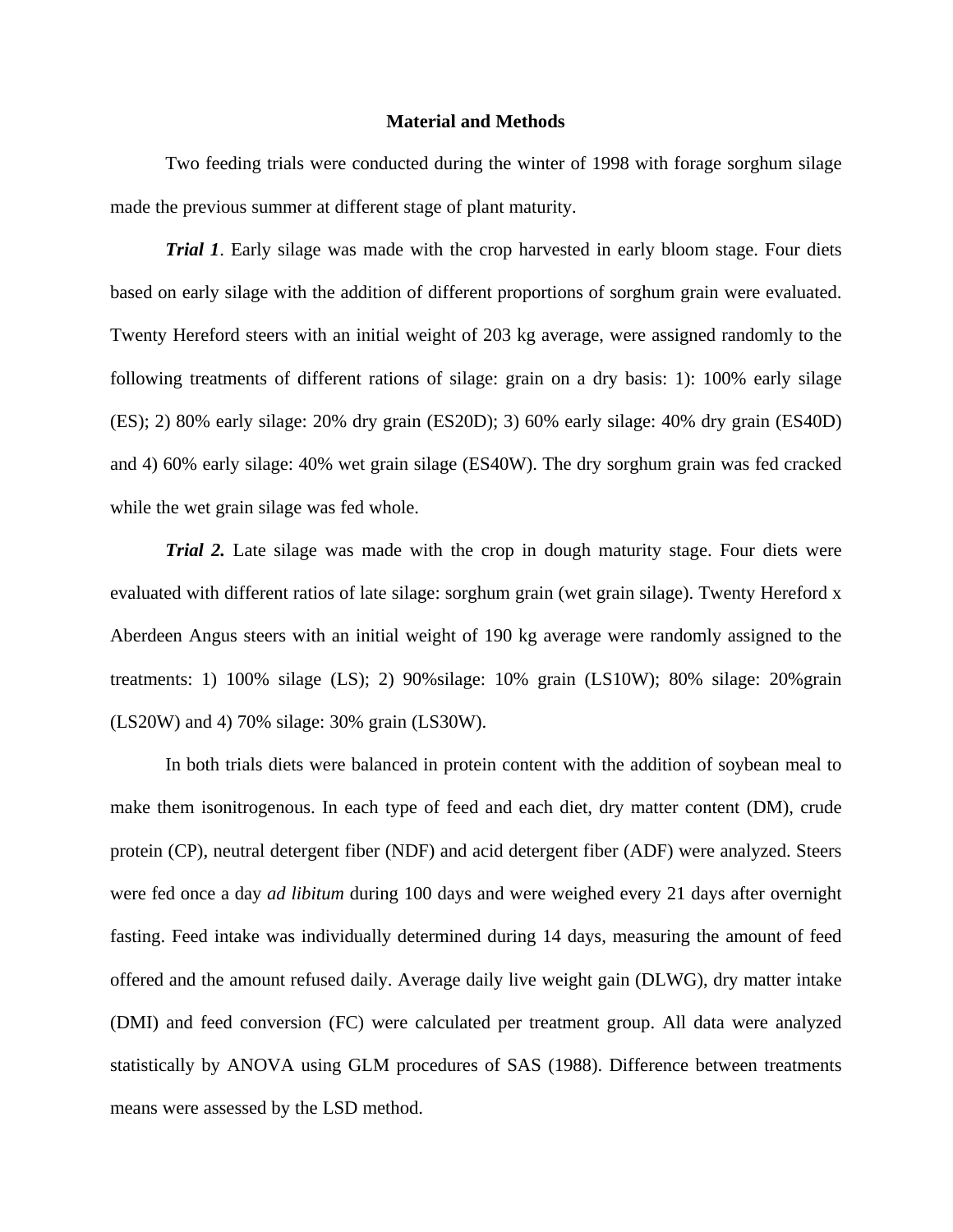#### **Results and Discussion**

The chemical composition DM (g DM kg<sup>-1</sup>), CP (g kg<sup>-1</sup> DM), NDF (g kg<sup>-1</sup> DM) and ADF (g  $kg^{-1}$  DM) of the diet components was: Early Forage Sorghum Silage 180.6, 121.9, 650.4 and 377.1; Late Forage Sorghum Silage 274.1, 98, 638.9 and 394.8; Wet Grain Sorghum Silage 804, 126.7, 228.7 and 126; Dry Sorghum Grain 892, 98.1, 222 and 55.7, respectively.

The results of the animal performance and the diet composition of each treatment in Trial 1 and Trial 2 are shown in Table 1.

There was a response in the DLWG to the addition of sorghum grain. There was no difference in DMI among treatments with an average of 92 g DM/  $kg^{0.75}$  BW. This DMI is lower than the one obtained by Adewakun et al. (1989) with sweet sorghum silage because of the low %DM of early forage sorghum silage evaluated here, that is a restriction for DMI. There was no difference ( $p > 0.05$ ) in DLWG with the same proportion of grain (40%) using dry grain or wet grain silage. This could be because of the high DM of wet grain that produces a low utilization of this whole grain in the gastrointestinal tract. On the other hand the wet grain had a higher ADF than the dry grain.

In late silage, DLWG and DMI only were significantly increased  $(p<0.10)$  when grain was added in 30% of the diet.

The addition of sorghum grain to the forage sorghum silage improved the diet chemical composition compared to the silage without grain.

The differences observed in the DLWG between the two maturity stages of the silages (ES vs LS) are because of the difference in DMI on account of low DM in early silage that limits DMI.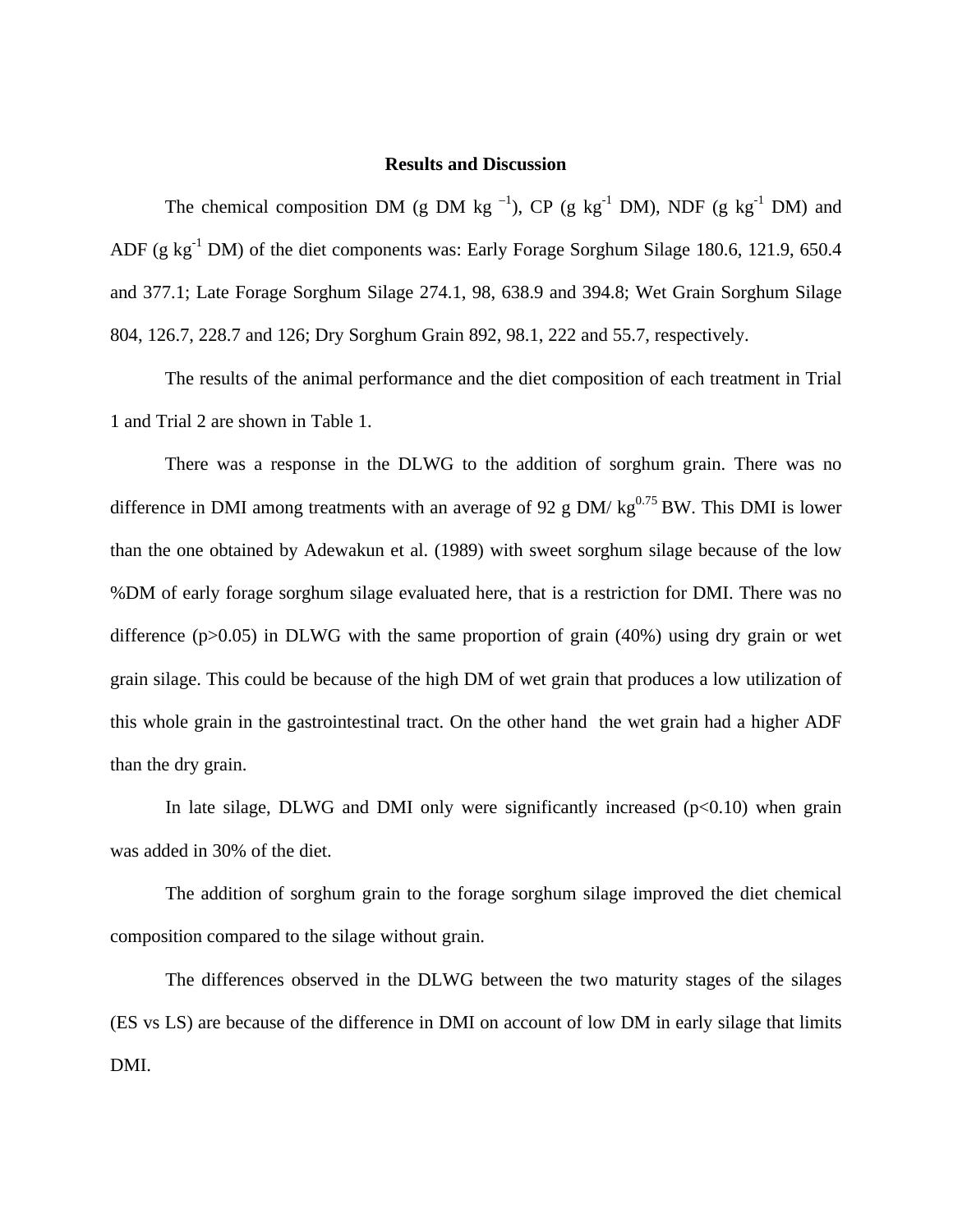In conclusion, it could be improved the nutritive value of forage sorghum silage by the addition of sorghum grain and as a result animal performance, without effect on dry matter intake. That produces a better-feed conversion when sorghum grain is added.

#### **References**

**Adewakun, L.O., Famuyiwa A.O., Felix A. and. Omole T.A.** (1989). Growth performance, feed intake and nutrient digestibility by beef calves fed sweet sorghum silage, corn silage and fescue hay. J. Anim. Sci. **67:** 1341-1349.

**Bragachini, M., Cattani P., Ramírez E.Y. and Ruiz S.** (1997). Silaje de maíz y sorgo granífero. Cuaderno de actualización técnica N°2. INTA EEA Manfredi. 122 pp .

**Kallah, M.S., Muhammad I.R., Baba M. and Laval R.** (1999). The effect of maturity on the composition of hay and silage made from Columbus grass (*Sorghum almum*). Tropical Grasslands **33:** 46-50.

**SAS.** (1988). User's guide. Statistical Analysis System Institute, Inc. Cary, N.C.

**Young, M.A., Dalke B.S., Sonon R.N., Holthaus D.L. and Bolsen K**.**K**. (1996). Effect of grain content on the nutritive value of whole-plant grain sorghum silage*.* http://129.130.75.14/dpansi/catlday/you.htm